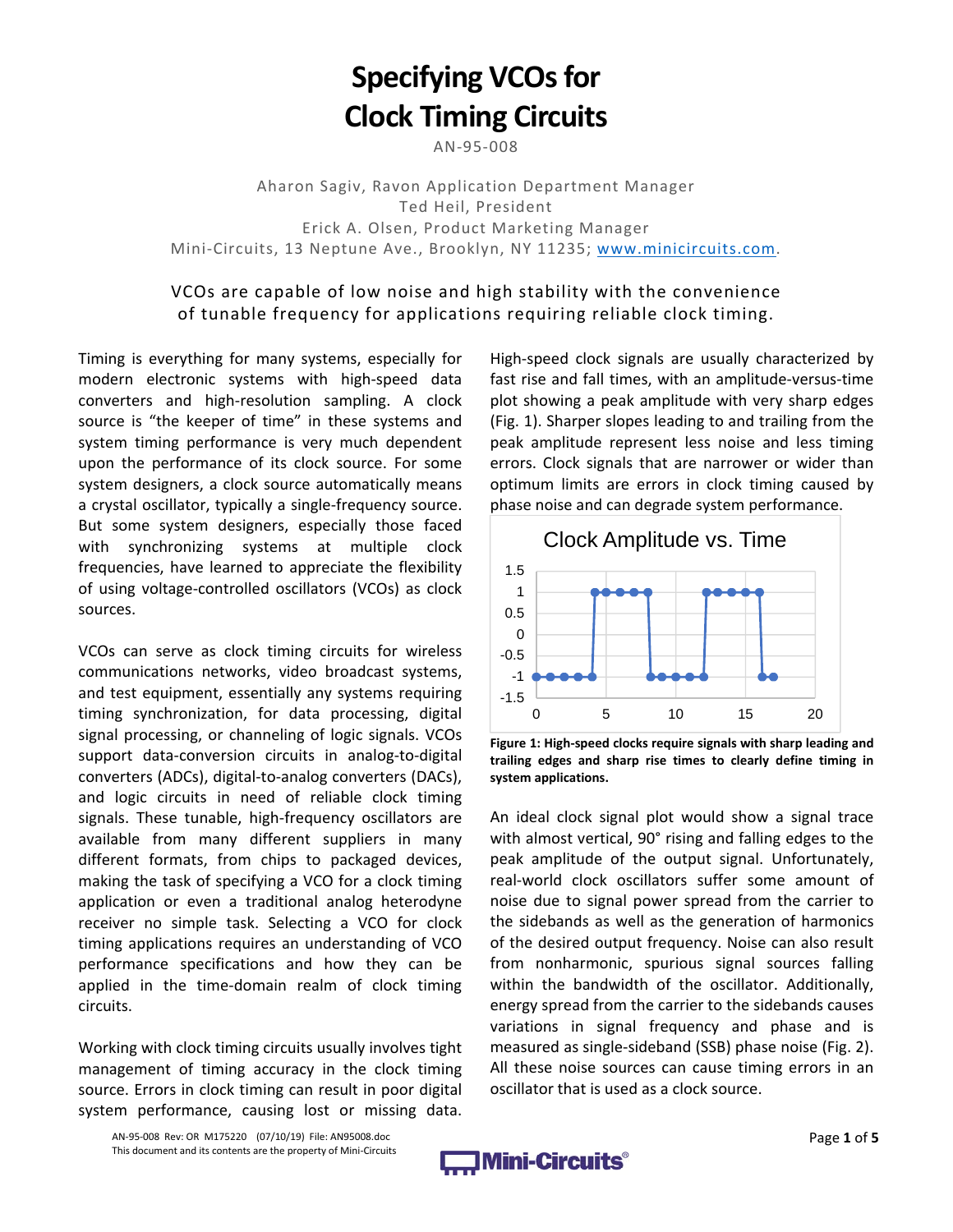

**Figure 2: Oscillator phase noise is a measure of noise levels at different offset frequencies from the carrier.**

While no ideal clock timing source may exist, good sources are available. Oscillator noise parameters of SSB phase noise, harmonic noise, and spurious noise provide a means to determine the usefulness of a given model as a clock timing source. VCOs provide output signals at a specified center frequency  $(f_c)$  and modulation bandwidth around that center frequency. A VCO's tuning range is defined by a minimum and maximum frequency and by the tuning voltage that is applied to the oscillator to produce the frequencies within its tuning range.

Asynchronous clocking applications, such as video broadcast systems and Ethernet systems, typically employ many different clock oscillators serving as local timing reference sources for different components (such as ADCs, DACs, and FPGAs) within the system. For such applications requiring multiple clock signals, the frequencies of those clock signals will establish a minimum tuning range for a VCO used as a clock oscillator, perhaps with added bandwidth to allow for some amount of frequency tolerance within the system. The VCO's tuning step size should provide the frequency resolution (such as 1 kHz) required to produce the frequencies of the multiple timing signals. Commercial VCOs are available with both narrowband and wideband tuning ranges, although the tuning response must provide the frequency resolution required by a given application.

The frequency control of a VCO is also defined by its tuning speed, which is typically the time for an oscillator to settle within 90% of its final frequency after a change in tuning voltage has been applied. The tuning speed may also be described by a VCO's settling time, which is a function of modulation bandwidth (longer settling times for wider bandwidths).

Additional VCO frequency-tuning parameters to consider include:

- **post‐tuning drift:** variations from a desired frequency within a specified time after a tuning voltage has been applied;
- **frequency pushing:** variations from a desired frequency due to changes in power‐supply voltage, usually expressed as MHz/V; and
- **frequency pulling:** variations from a desired frequency as a result of impedance loads from other components within the same system, such as amplifiers and filters connected to the VCO.

For systems with multiple VCOs, pulling can cause frequency errors and timing differences between clock oscillators that can impact bit error rate (BER) and digital system performance.

#### **Controlling Noise and Jitter**

For high‐speed clock timing circuits, clock timing oscillators should provide high stability, with the lowest levels of noise possible, including low SSB phase noise, harmonics, and spurious noise. All three forms of noise can degrade system‐level performance when a VCO is used as a clock timing oscillator. In the frequency domain, SSB phase noise close to the carrier (such as offset 1 or 10 kHz from the carrier) is usually considered of most concern because it is often being mixed with the carrier as a local oscillator (LO) for receiver or transmitter frequency-conversion applications. In the time domain, where phase noise is

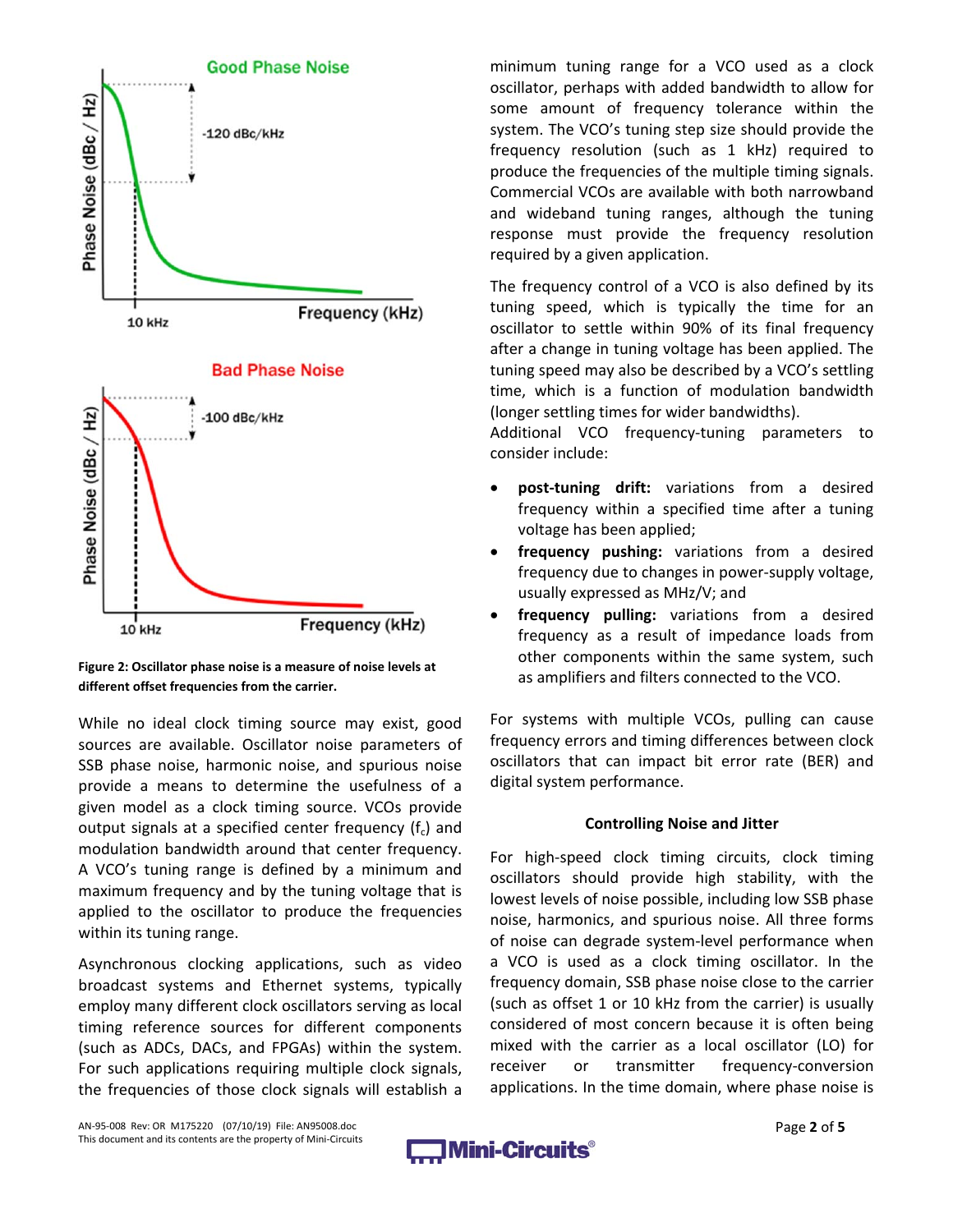referred to as "jitter," high noise levels at offsets further from the carrier are also of greater concern because they are an indication of large amounts of wideband noise. When phase noise is represented as jitter, it is the total integrated phase noise (noise at all offsets) that is considered for jitter conversions and noise far from the carrier can contribute to increased jitter. Especially for VCOs used as clock sources, noise far from the carrier can be thought of as degrading the rise and fall times or sharpness of a clock's pulse edges, resulting in timing errors.

Jitter refers to timing variations in the signal edges of an oscillator's clock signals when compared to perfectly timed clock signals (Fig. 3). The signal timing variations are caused by noise within a system and can be the result of the effects of changing operating temperatures, power‐supply variations, changes in the impedance load conditions, semiconductor device noise, and interference from nearby circuits. When considering a VCO for clock timing applications, whether it be phase noise or jitter, the value should be as low as possible for the most precise timing results. In general, a VCO with acceptably low phase noise will also perform with very low jitter in clock timing circuits. The additional oscillator noise components from harmonic and spurious signals can also degrade the quality of oscillator spectral purity in the frequency domain and jitter performance in the time domain and should be kept at the lowest levels possible.



**Figure 3: Jitter is a measure of timing variation in the edges of signal waveforms.**

Comparing the phase‐noise levels of different VCOs for clock timing applications is typically not a simple task since the phase noise occupies so many different sidebands around a carrier frequency  $(f_c)$  of interest. Phase noise is typically at its highest levels close to the carrier, with noise levels dropping for offsets further from the carrier. The phase noise typically has three slopes, with the highest slope, for noise also known as flicker FM noise, close to the carrier. The middle slope region of phase noise is known as 1/f noise, with

steadily decreasing noise further from the carrier. The region of phase noise furthest from the carrier, at the lowest levels of noise, is known as white noise or broadband noise. Because jitter equates to the total integrated phase noise of an oscillator, higher broadband phase noise contributes to higher jitter. High jitter causes errors in digital system sampling time, reduced signal‐to‐noise ratio (SNR) and missing or lost digital bits.

Measurements of phase noise are performed in one of the sidebands (<f<sub>c</sub> or >f<sub>c</sub>) within a 1-Hz bandwidth at various offsets from the carrier frequency. It is important that the noise levels being compared for different oscillators are for the same carrier frequency and offsets. Because the noise power is at frequencies lower or higher than the desired carrier, high phase noise results in some "detuning" of the carrier frequency, depending upon the sideband and the offset frequency. For clock timing applications, the SSB phase‐noise levels across all offsets from the carrier are important, especially at offsets greater than 10 MHz (which are often not considered for analog applications). In short, lower levels of SSB phase noise equal low jitter in VCOs.

#### **Connecting a VCO**

Analog circuit designers have long applied VCOs' outputs to heterodyne receiver ports as LO signals, converting RF input signals to intermediate‐frequency (IF) signals for processing. In the mixed‐signal and digital circuit realms, components such as digital signal processors (DSPs), ADCs, and DACs provide clock input ports for timing and synchronization purposes. Signals for these clock inputs have traditionally been provided by lower‐frequency clock oscillators. But as the speeds and frequencies of digital components continue to climb, VCOs appear as more likely candidates for clock timing sources because they provide the higher frequencies, lower phase noise, and outstanding stability needed for clock timing circuits. The impact of VCO performance on analog systems is well understood, and VCOs can be just as valuable as timing sources for digital systems.

Fortunately, VCO phase‐noise plots and an oscillator's spectral purity (including harmonics and spurious noise) can be translated into jitter for clock timing applications using equations available in the literature or a jitter mask which is imposed over a VCO's phase‐ noise plot to identify noise at offset frequencies of

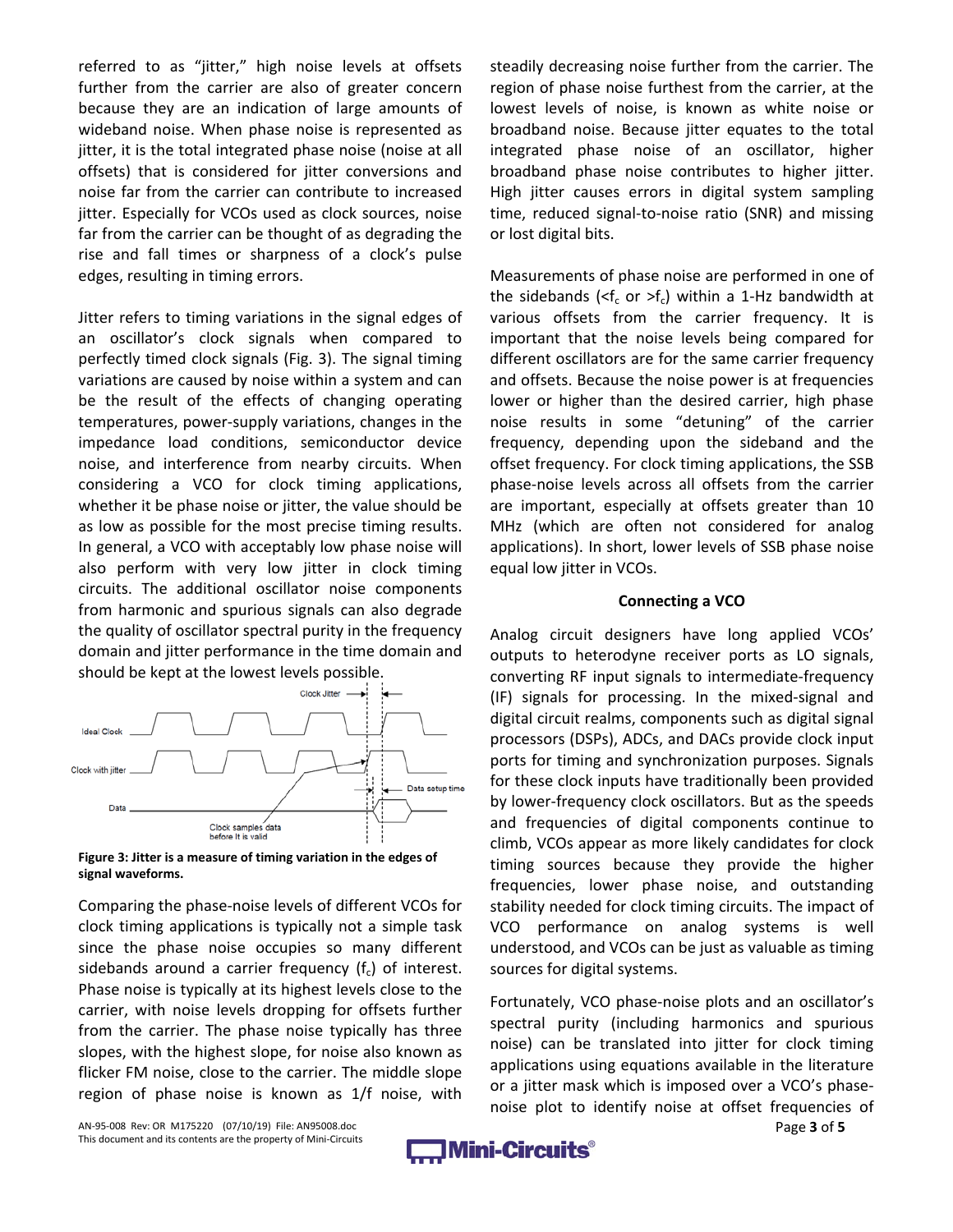interest. The phase noise may not be critical at all offsets; for example, noise at offsets from 12 kHz to 20 MHz has traditionally been of main concern for optical communications applications such as synchronous optical network (SONET) communications systems. In general, a jitter mask (Fig. 4) can be a useful tool for identifying design limits, such as the maximum SSB phase noise levels corresponding to required jitter design limits in the time domain.



**Figure 4: A jitter mask makes it possible to evaluate a VCO's frequency‐domain spectral purity characteristics relative to the jitter performance in the time domain.**

#### **Sizing Up Specs**

What type of VCO performance levels are needed for providing dependable clock timing in real‐world applications? For a sampling of VCOs developed for clock timing applications, see the table. Model 4608CH‐2+ is a fixed‐frequency oscillator developed to provide a fixed timing signal at 4608 MHz for cable television (CATV) systems. It is housed in a compact surface-mount package (Fig. 5) for operating temperatures from ‐5 to +95°C.

At less than one‐half the frequency, model ROS‐1801C‐ 1+ provides clock timing signals at 1800 MHz as a drop-in replacement for fixed-frequency integratedcircuit (IC) VCOs in many test equipment and system applications. It provides as much as +8 dBm output power and typically +6 dBm output power with typical tuning sensitivity of 1.5 MHz/V for a tuning‐voltage range of 0.5 to 9.5 V.

At 2000 MHz, model ROS‐2000C‐6+ is a VCO well suited for clock timing applications in emerging Fifth Generation (5G) clock timing applications. The RoHS‐ compliant source is also housed in a compact surface‐ mount package, with very little drift across a wide operating temperature range of ‐40 to +85°C. All three VCOs feature low phase noise and outstanding frequency stability to serve as clock timing sources.

In short, electronic systems continue to move higher in frequency and speed, with growing numbers of users relying on those systems for communications, transportation, even health care. To keep users and their systems connected, timing is everything, and electronic timing depends on a high-quality clock source, often more than one. For higher system frequencies, low‐noise VCOs provide the timing accuracy needed to maintain many systems well into the future.

Note: For more on VCO performance parameters, refer to "Glossary of VCO Terms" on minicircuits.com. For more on VCO testing, refer to "Mini‐Circuits® VCO Test Methods."



**Figure 5: Model ROS‐4608CH‐2+ is a surface‐mount VCO with fixed‐frequency output at 4608 MHz with typical tuning sensitivity of 6 MHz/V for a control voltage range of 0.9 to 4.35V.**